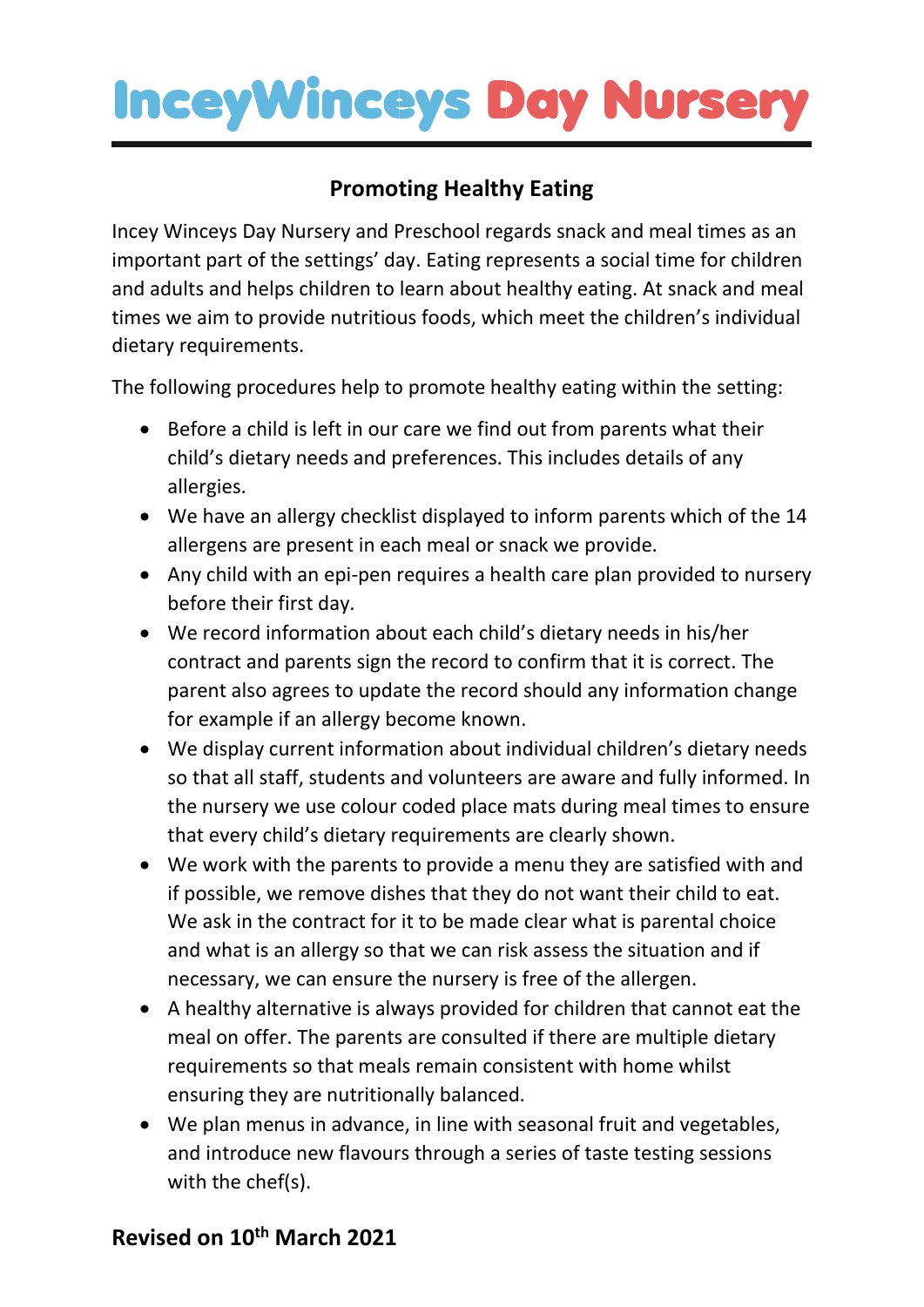# **InceyWinceys Day Nursery**

- We are open to new meal ideas from parents, staff and children and welcome these as we regularly exclude meals from the menus which have not been favourable and continually try new foods.
- We display the menus for the information of the parents.
- We provide nutritious food, avoiding large quantities of saturated fat, sugar or salt, or artificial additives, preservatives or colourings. All food is prepared daily on-site and wherever possible, is freshly prepared.
- The chef has had training in nutrition for children.
- We include a variety of foods from the four main food groups: meat, fish and protein alternatives; dairy foods; grains, cereals, pulses and starchy vegetables; and fruit and vegetables.
- Puddings are offered after dinner, and are healthy and nutritious with limited sugar- often using maple syrup as an alternative.
- Fruit and veg are served as snacks throughout the day and children are given choices, and encouraged to make healthy decisions.
- We aim to introduce foods from different cultural backgrounds and celebrate festivals with the traditional food from that country/tradition.
- We are a nut-free provision. We take care not to provide food containing nuts or nut products and are especially vigilant when we have a child with a known nut allergy.
- We consider cultural and religious requirements when preparing menus and always provide a vegetarian alternative for those who need them.
- We require staff to show sensitivity in providing for a child's dietary requirements. Staff do not use a child's diet or allergy as a label for the child or make them feel singled out.
- We use meal times to help children develop independence through making choices, serving food and drink and, where developmentally appropriate, feeding themselves.
- We have fresh drinking water constantly available for the children. We inform the children about how to obtain the water and that they can ask for water throughout the day. For babies, cool boiled water is offered throughout the day from 6 months of age, and tap water from 1 year.
- The staff have been shown healthy portion sizes and taught about the health benefits during staff training. This is something staff talk to the children about. Parents are also offered advice about which meals are

#### **Revised on 10th March 2021**